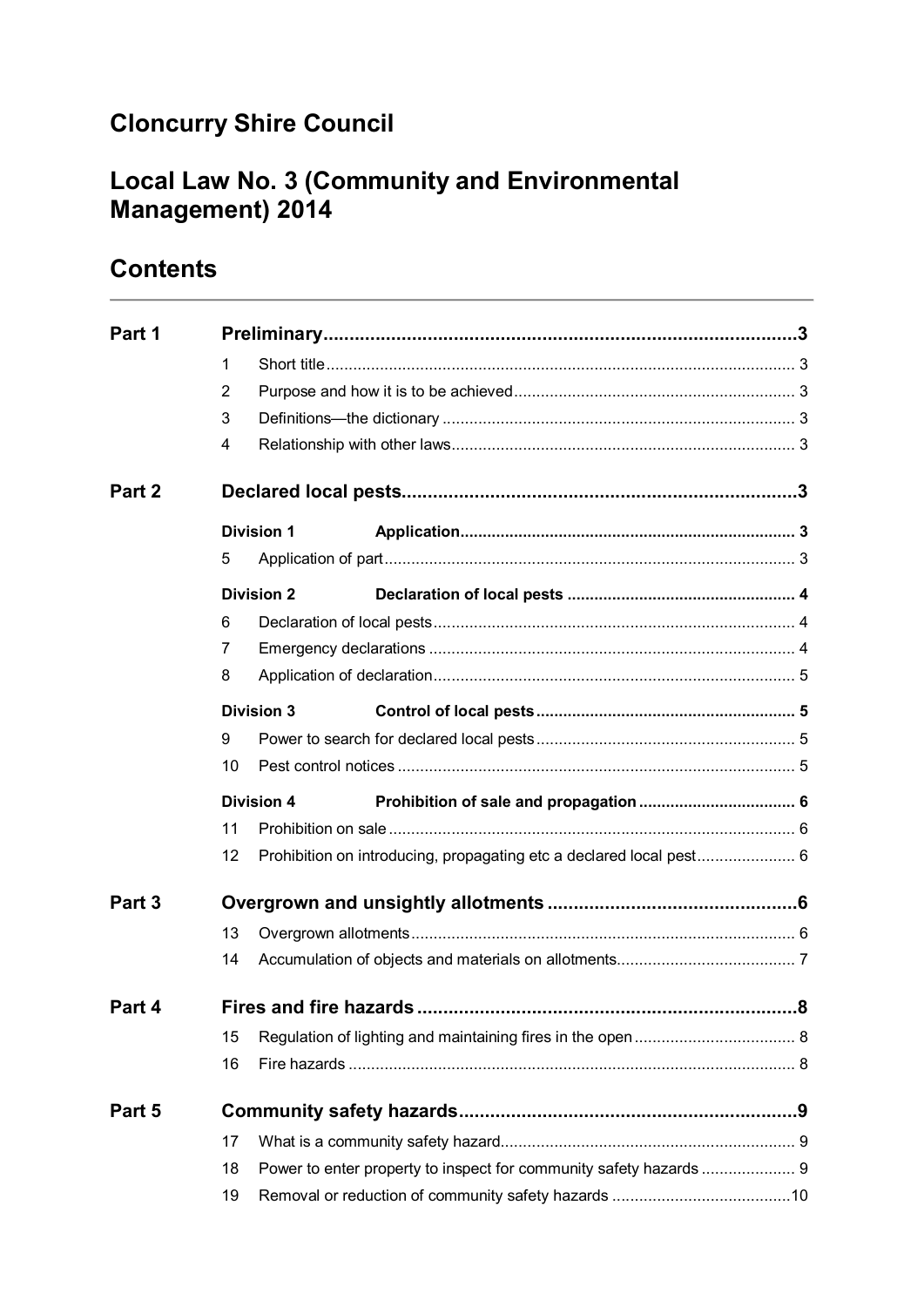|        | 22. |  |
|--------|-----|--|
| Part 7 |     |  |
|        | 21  |  |
| Part 6 |     |  |
|        |     |  |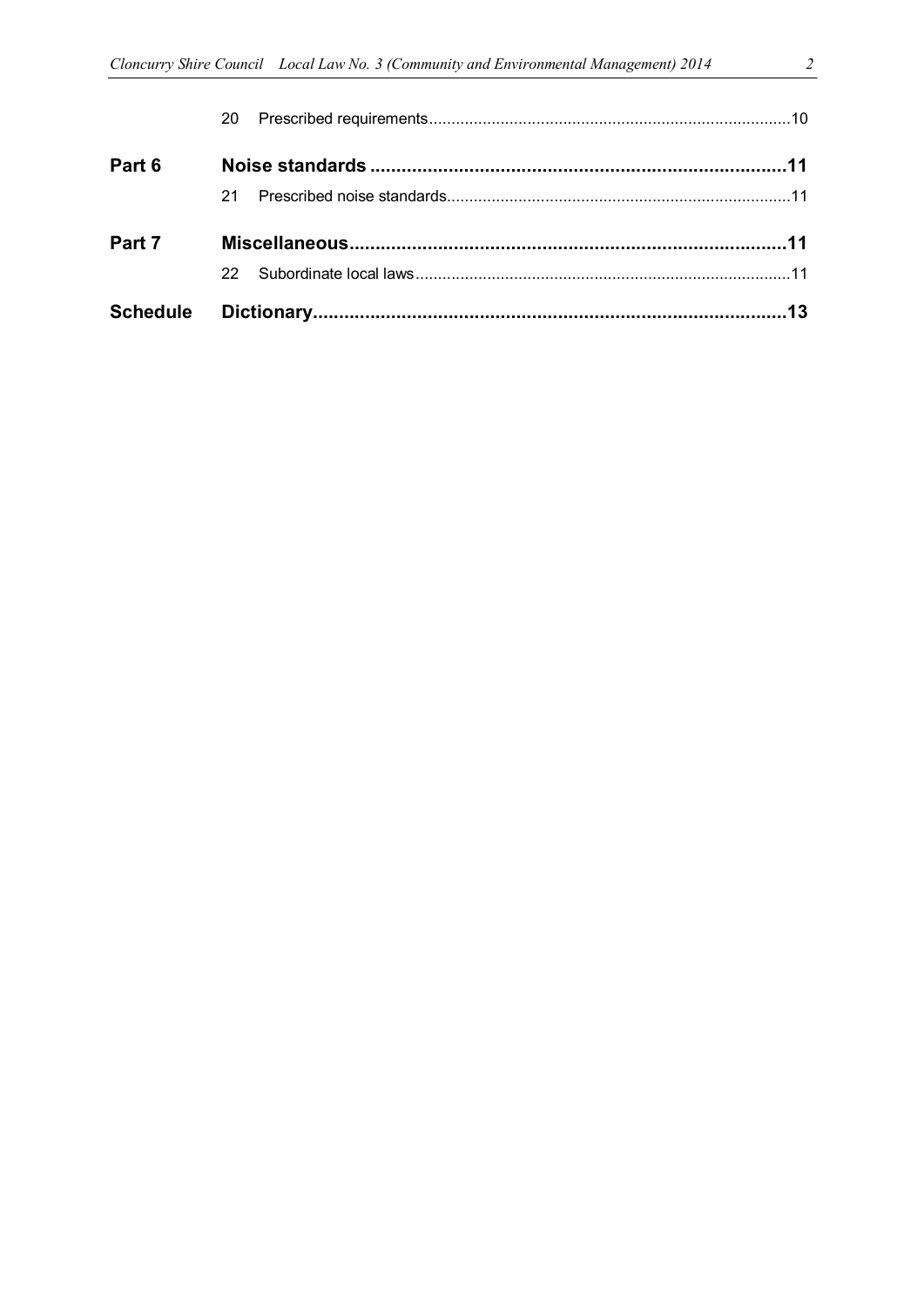### **Part 1 Preliminary**

#### **1 Short title**

This local law may be cited as *Local Law No. 3 (Community and Environmental Management) 2014.*

#### **2 Purpose and how it is to be achieved**

- (1) The purpose of this local law is to protect the environment and public health, safety and amenity within the local government's area.
- (2) The purpose is to be achieved by providing for the elimination or reduction of risks and threats to the environment and public health, safety and amenity resulting from
	- (a) inadequate protection against animal and plant pests; and
	- (b) vegetation overgrowth; and
	- (c) visual pollution resulting from accumulation of objects and materials; and
	- (d) fires and fire hazards not regulated by State law; and
	- (e) community safety hazards; and
	- (f) noise that exceeds noise standards.

#### **3 Definitions—the dictionary**

The dictionary in the schedule defines particular words used in this local law.

#### **4 Relationship with other laws1**

This local law is—

- (a) in addition to and does not derogate from laws for pest management, regulation of fires and environmental protection; and
- (b) to be read with *Local Law No. 1 (Administration) 2014.*

# **Part 2 Declared local pests**

#### **Division 1 Application**

#### **5 Application of part**

- (1) This part does not apply to—
	- (a) an animal or plant that is a declared pest under the *Land Protection (Pest*  and Stock Route Management) Act 2002<sup>2</sup> or the Plant Protection Act 1989<sup>3</sup>; or

 $1$  This local law and any subordinate local law made under it do not apply to the extent of any inconsistency with a law of the State or the Commonwealth. See the Act, section 27.

See the *Land Protection (Pest and Stock Route Management) Act 2002*, sections 36 and 37, regarding the declaration of plants and animals as declared pests for the State or part of the State.

<sup>3</sup> See the *Plant Protection Act 1989*, section 4, regarding the declaration of pests that are harmful to the growth or quality of crop plants.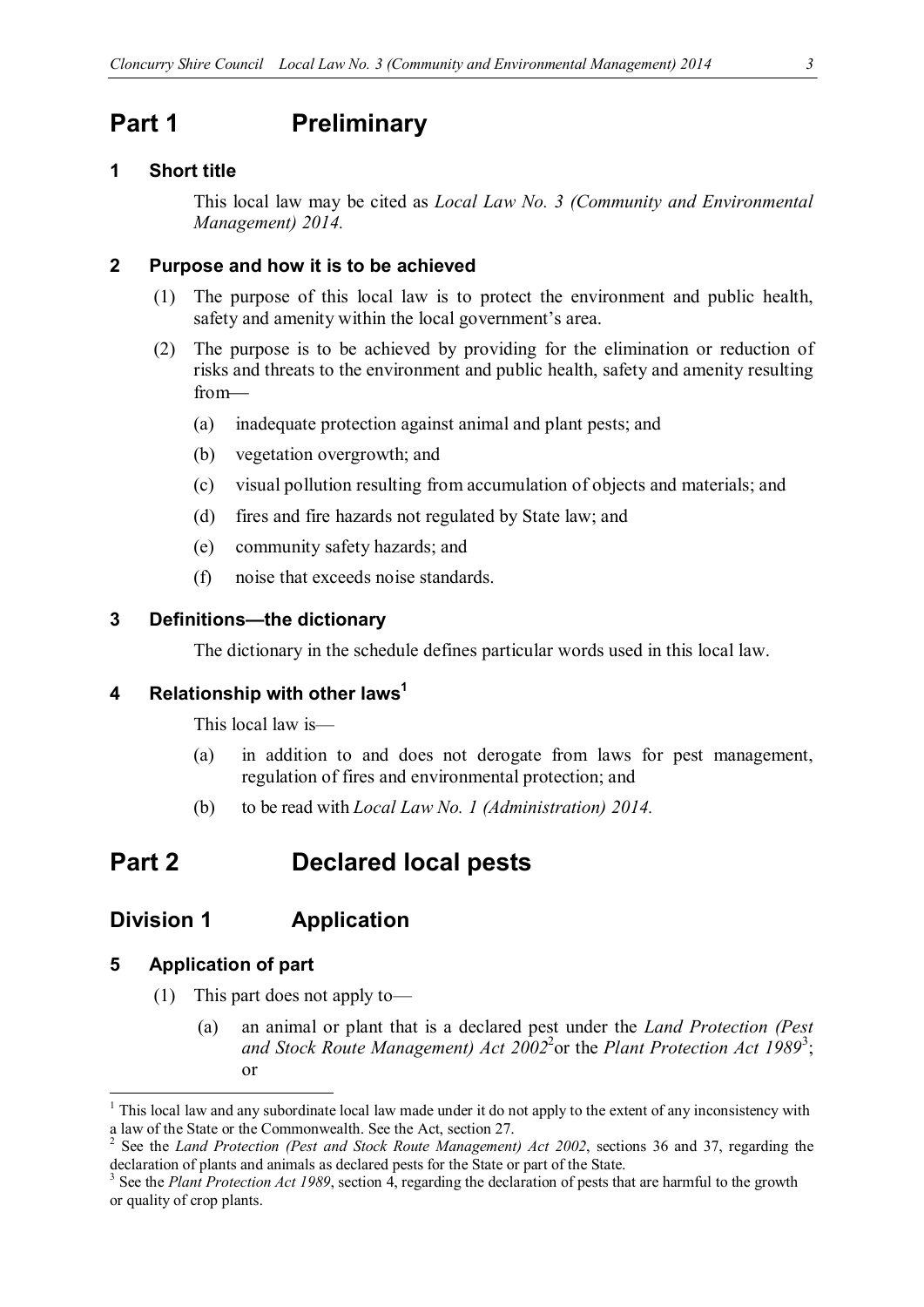- 
- (b) noxious fisheries resources or diseased fisheries resources<sup>4</sup>.
- (2) In this section

*declared pest* see the *Land Protection (Pest and Stock Route Management) Act 2002*, section 8 and the *Plant Protection Act 1989*, section 4. *diseased fisheries resources* see the *Fisheries Act 1994*, section 94. *noxious fisheries resources* see the *Fisheries Act 1994*, schedule.

### **Division 2 Declaration of local pests**

#### **6 Declaration of local pests**

- (1) The local government may, by subordinate local law, declare an animal or plant of a specified species to be a local pest.
- (2) Before the local government makes a declaration under this section, it must consult with the chief executive about the desirability of the declaration.
- (3) A declaration under this section—
	- (a) must be published in a newspaper circulating generally in the local government's area; and
	- (b) comes into force on the date of publication.
- (4) In this section—

*chief executive* means the chief executive of the department in which the *Land Protection (Pest and Stock Route Management) Act 2002* is administered*.*

#### **7 Emergency declarations**

- (1) This section applies if the local government is satisfied urgent action is needed to avoid or minimise an immediate risk of environmental harm posed by a plant or animal.
- (2) The local government may, by resolution, declare an animal or plant of the relevant species to be a local pest.
- (3) A declaration under this section—
	- (a) must be published in a newspaper circulating generally in the local government's area; and
	- (b) comes into force on the date of publication; and
	- (c) comes to an end three months after the date of publication.
- (4) In this section—

*environmental harm* see *Environmental Protection Act 1994*, section 14.

 <sup>4</sup> See the *Fisheries Act 1994*, section 94, regarding the declaration of diseased fisheries resources.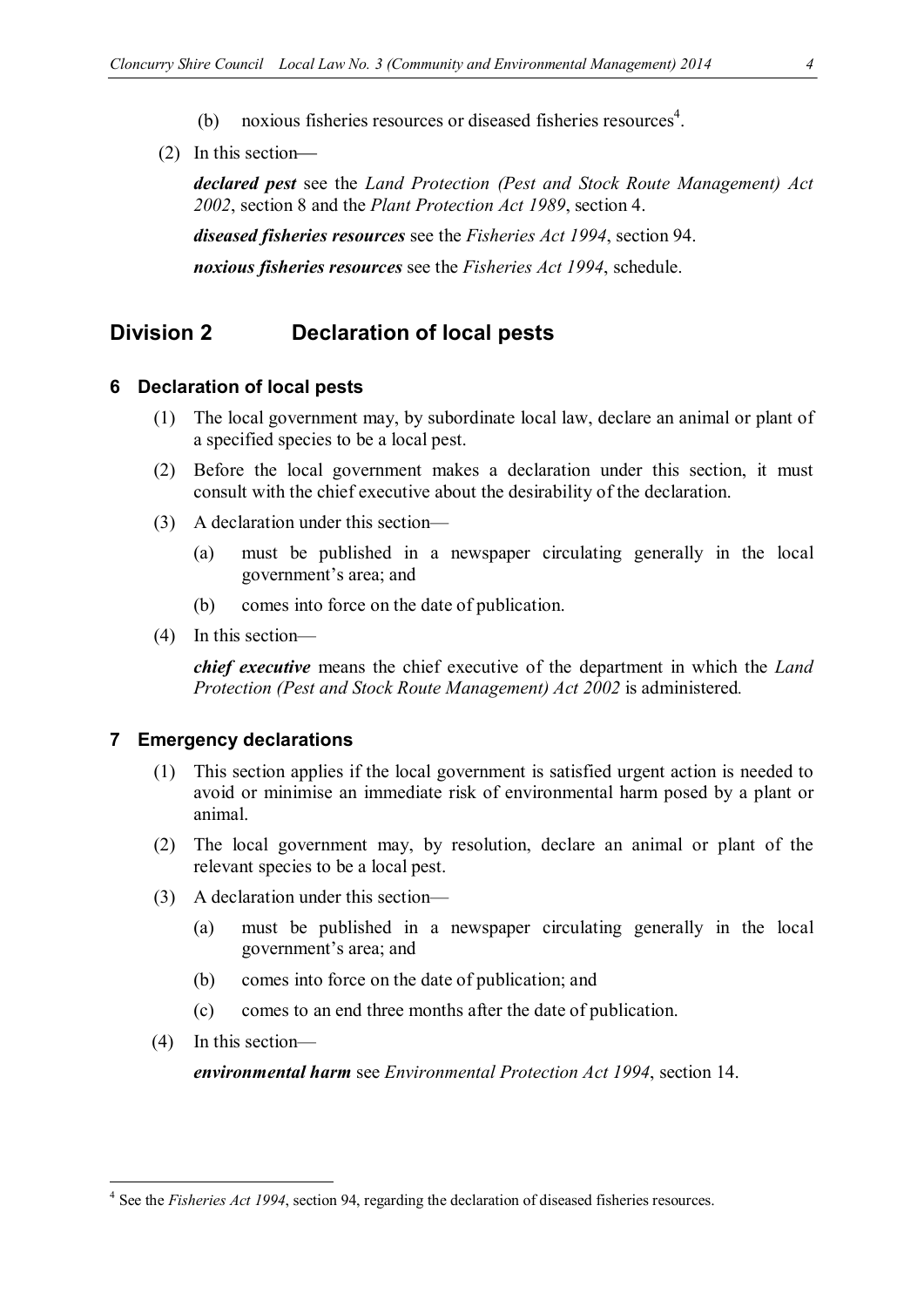#### **8 Application of declaration**

A declaration may apply—

- (a) to the whole of the local government's area or in a specified part or parts of the area; and
- (b) generally or only in specified circumstances.

### **Division 3 Control of local pests**

#### **9 Power to search for declared local pests**

- (1) This section applies if an authorised person wants to enter a property to search for declared local pests.
- (2) After giving reasonable written notice to the owner and the occupier of the property, the authorised person may—
	- (a) enter the property without the permission of the occupier; and
	- (b) take reasonable action to search for declared local pests.
- (3) However, the authorised person—
	- (a) must, as soon as the authorised person enters the property, inform any occupier of the property—
		- (i) of the reason for entering the property; and
		- (ii) that the authorised person is authorised under this local law to enter the property, excluding a home on the property, without the permission of the occupier; and
	- (b) may enter a home that is on the property only with the permission of the occupier of the relevant part of the property.
- (4) If the occupier gives permission under subsection (3)(b), the authorised person may ask the occupier to sign a document that confirms that the occupier has given permission.

#### **10 Pest control notices**

- (1) An authorised person may, by compliance notice<sup>5</sup> given to the owner of land, require the owner<sup>6</sup> to take specified action to control declared local pests.
- (2) The specified action may include action to—
	- (a) destroy declared local pests on the land; or
	- (b) minimise the risk of an outbreak of declared local pests on the land; or
	- (b) prevent or minimise seeding or reproduction by declared local pests; or

<sup>5</sup> See *Local Law No.1 (Administration) 2014*, section 27, regarding the requirements for compliance notices and the offence for not complying with a compliance notice.

<sup>&</sup>lt;sup>6</sup> See the Act, section 140, in relation to the owner's right to enter property where the owner is not the occupier to take action to comply with a remedial notice, and section 141, in relation to an occupier's right to recover amounts incurred to satisfy an owner's obligations.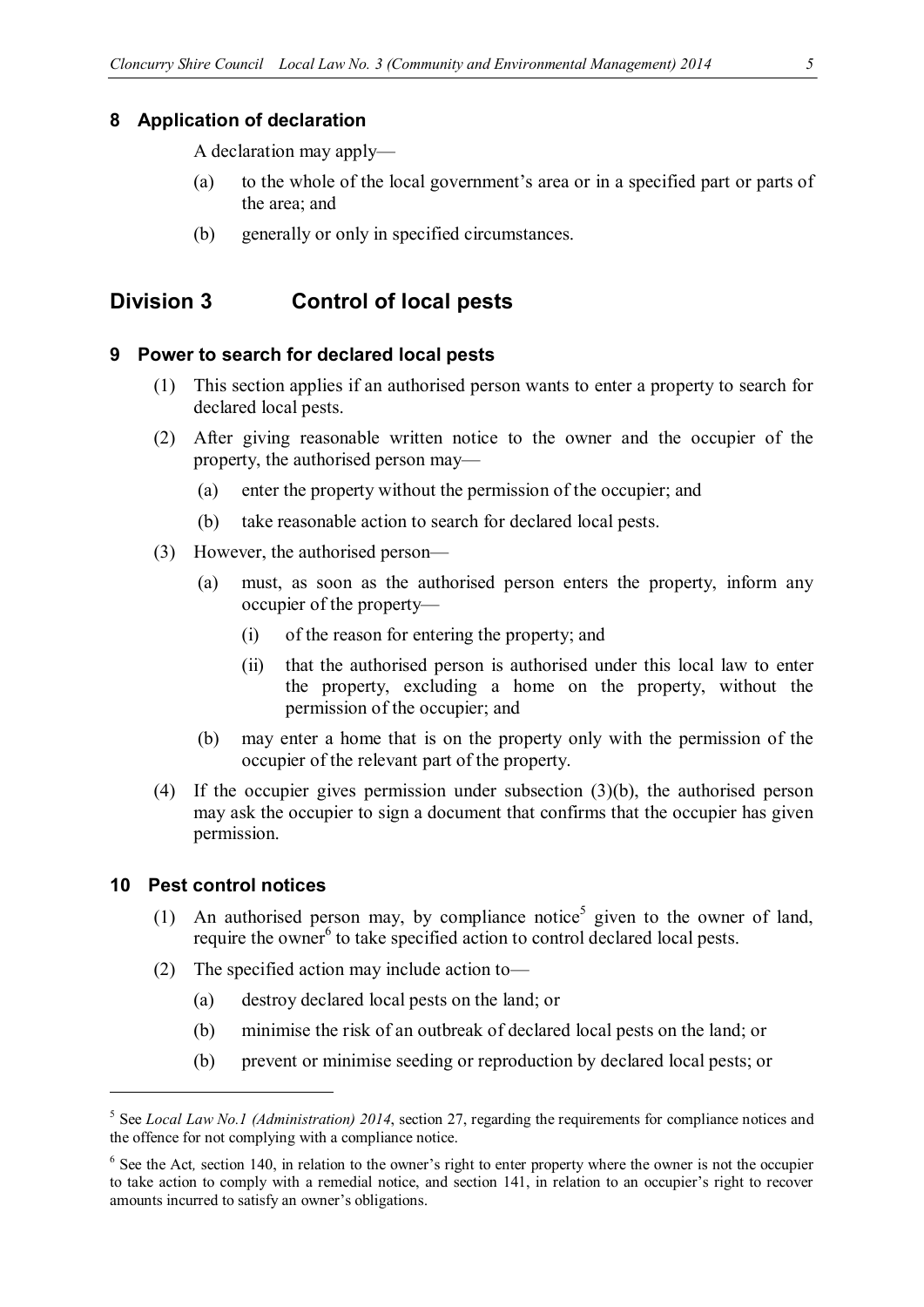- 
- (c) contain infestation by declared local pests within a localised area; or
- (d) reduce the density or extent of infestation by declared local pests; or
- (e) remove harbour provided to declared local pests.
- (3) The notice may require the repetition of a specified action at stated intervals or on the reappearance of the declared local pest within a specified period.

### **Division 4 Prohibition of sale and propagation**

#### **11 Prohibition on sale**

A person must not—

- (a) sell or supply a declared local pest; or
- (b) offer or display a declared local pest for sale or supply.

Maximum penalty—50 penalty units.

#### **12 Prohibition on introducing, propagating etc a declared local pest**

- (1) A person must not—
	- (a) introduce, propagate or breed a declared local pest; or
	- (b) provide harbour to a declared local pest.

Maximum penalty for subsection (1)—50 penalty units.

(2) However, subsection (1) does not apply to a person who has been prescribed under a subordinate local law for this subsection as exempt from the offence in subsection (1) in relation to a specified pest.

*Example of persons that might be exempted from subsection (1) in relation to specified pests—*

- Staff of research organisations such as universities or the CSIRO who require a particular pest for research purposes.
- An employee of a circus using a particular pest to provide entertainment to the public.
- Staff of an organisation using a particular pest as part of an education program.
- An employee of a zoo that keeps a particular pest.
- (3) In this section—

*introduce* means to introduce, or cause to introduce, into the local government's area.

# **Part 3 Overgrown and unsightly allotments**

#### **13 Overgrown allotments**

- (1) This section applies where an authorised person forms the opinion that an allotment is overgrown with vegetation to such an extent that it—
	- (a) has seriously affected the visual amenity of the allotment; or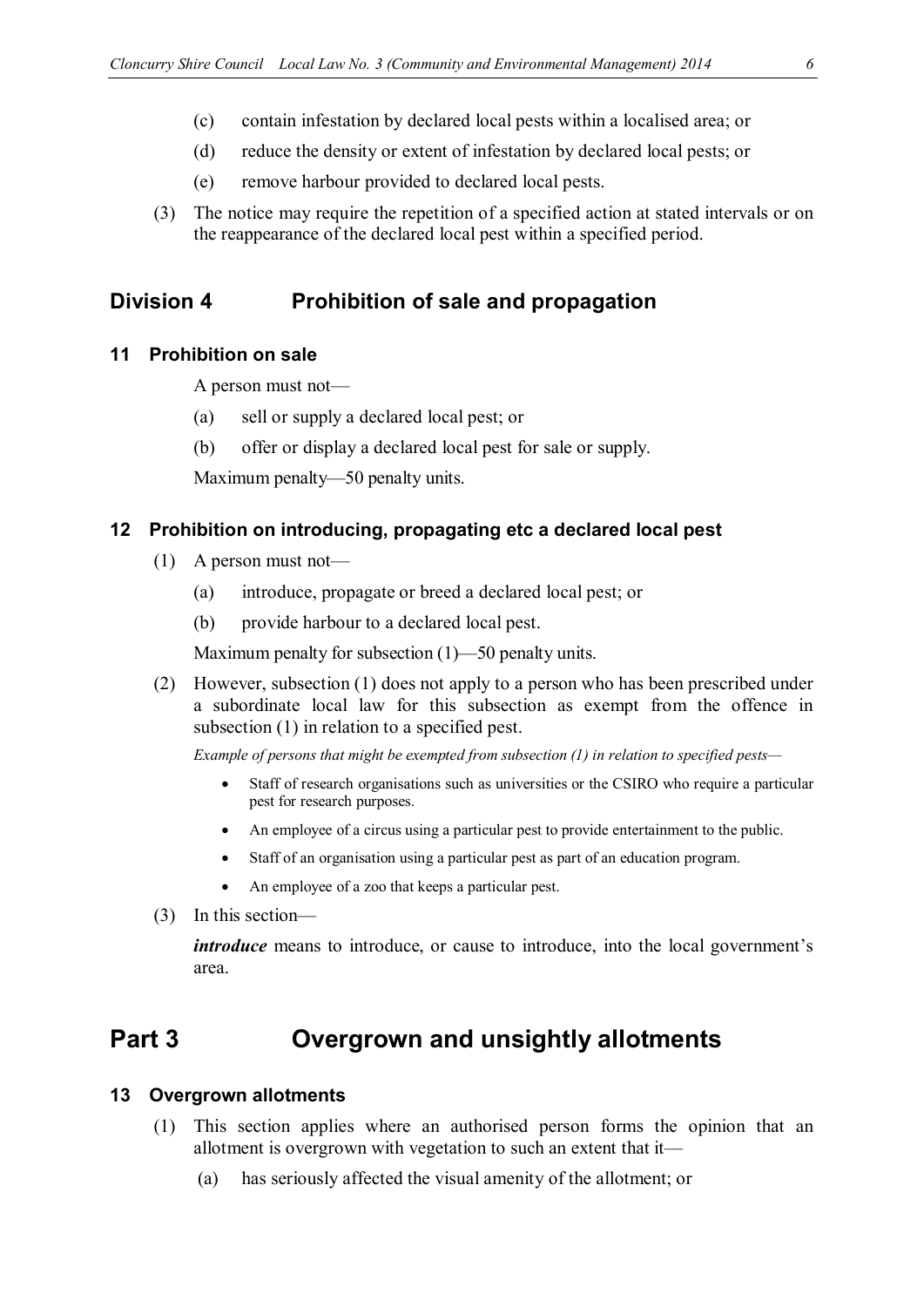- (b) is likely to attract or harbour reptiles.
- (2) The authorised person may, by compliance notice<sup>7</sup> given to the responsible person for the allotment, require the responsible person to clear the vegetation to an extent specified in the notice.
- (3) However, the notice cannot prevent a use of land authorised under the Planning Act<sup>8</sup> or the *Environmental Protection Act 1994*.
- (4) In this section—

*vegetation* includes a tree, bush, shrub, plant or grass, but does not include vegetation that is protected under a  $law<sup>9</sup>$  of the State or Commonwealth or under the local government's planning scheme.

#### **14 Accumulation of objects and materials on allotments**

- (1) This section applies where an authorised person forms the opinion that objects or materials brought on to, or allowed to accumulate on, an allotment—
	- (a) have seriously affected the visual amenity of the allotment; or
	- (b) are likely to attract or harbour reptiles.

*Examples for paragraph (a) of objects and materials that may seriously affect the visual amenity of an allotment—*

- Discarded or disused machinery or machinery parts.
- Broken-down or severely rusted vehicles.
- Discarded bottles, containers or packaging.
- Refuse or scrap material.
- (2) The authorised person may, by compliance notice<sup>10</sup> given to the responsible person for the allotment, require the responsible person to—
	- (a) remove objects or materials that are causing the circumstance mentioned in subsection  $(1)(a)$  or  $(b)$ ; or
	- (b) take other specified action to remedy the circumstance mentioned in subsection  $(1)(a)$  or  $(b)$ .

*Example of action that might be required under paragraph (b)—*

Erecting an appropriate structure (in accordance with requirements under the Planning Act) to screen unsightly objects or materials from public view.

(3) However, the notice cannot prevent a use of land authorised under the Planning Act or the *Environmental Protection Act 1994*.

 $<sup>7</sup>$  See footnote 5.</sup>

<sup>8</sup> See definition of *Planning Act* in the Act, schedule 4.

<sup>9</sup> For example, vegetation may be protected under the *Nature Conservation Act 1994,* the *Vegetation Management Act 1999,* the Planning Act*,* the *Queensland Heritage Act 1992,* the *Fisheries Act 1994* and the *Environment Protection and Biodiversity Conservation Act 1999 (Cwlth)*.

<sup>&</sup>lt;sup>10</sup> See footnote 5.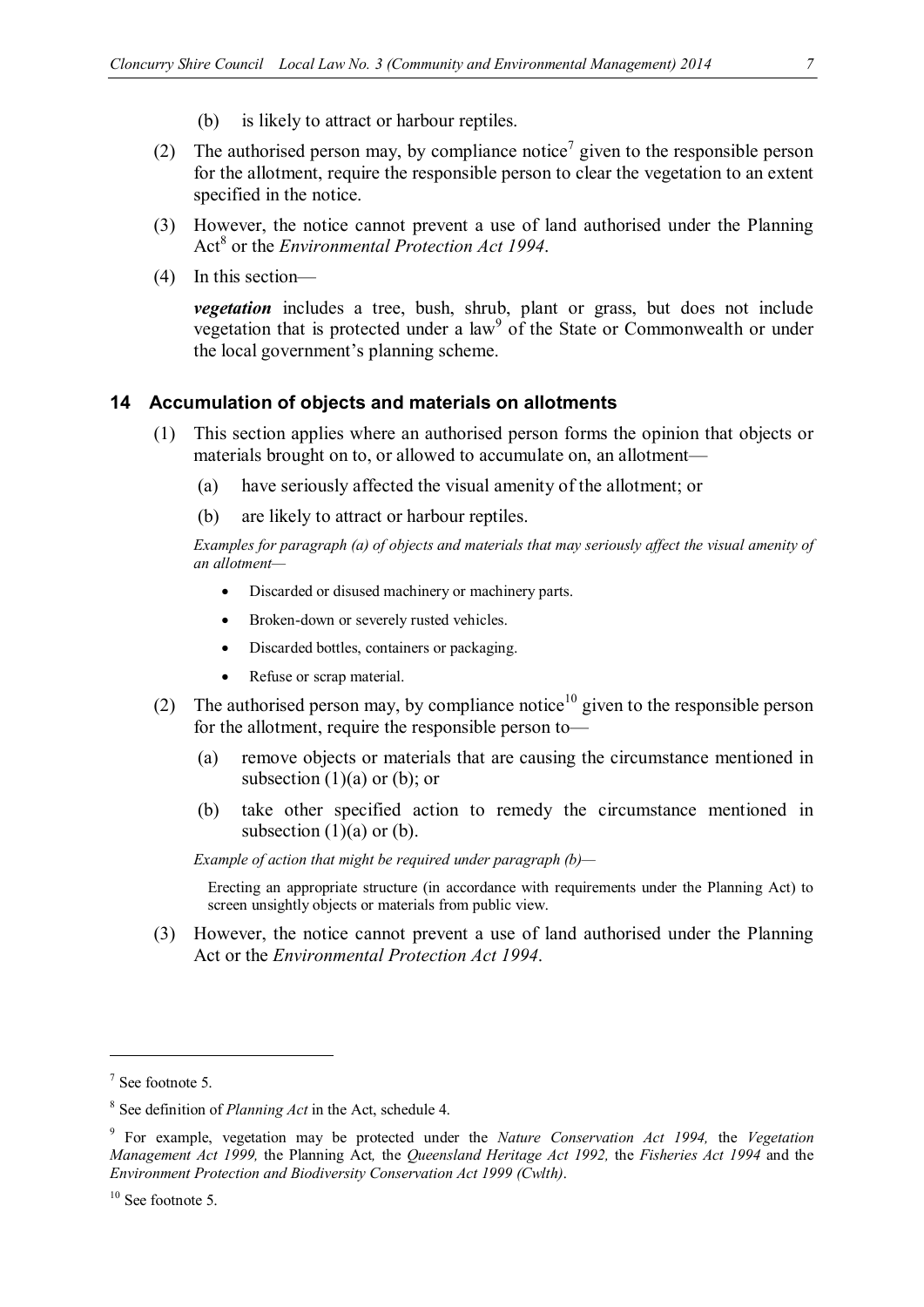# **Part 4 Fires and fire hazards**

#### **15 Regulation of lighting and maintaining fires in the open**

- (1) This section does not apply to the lighting or maintaining of a fire that is authorised under the *Fire and Rescue Service Act 1990*.<sup>11</sup>
- (2) The local government may, by subordinate local law, prohibit or restrict the lighting or maintaining of fires in the open in the whole, or designated parts, of the local government's area.

*Example*

The subordinate local law might prohibit the lighting of fires, or a particular type of fire, in the open, unless 1 or more of the following conditions is met

- the fire is contained in an approved incinerator;
- the fire is established in a specified way and specified precautions are taken to prevent the spread of fire;
- the fire is lit and extinguished within a specified time.
- (3) A person must comply with a prohibition or restriction imposed under this section.

Maximum penalty for subsection  $(3)$ —50 penalty units.

(4) A person must not light or maintain a fire if the fire exposes property to the risk of damage or destruction by fire.

Maximum penalty for subsection  $(4)$ —50 penalty units.

(5) However, a person does not commit an offence under subsection (3) or (4) if the person is authorised or required to light or maintain the fire in the performance of duties under another Act.

#### **16 Fire hazards**

- (1) This section applies where an authorised person forms the opinion that a fire hazard exists on an allotment.
- (2) The authorised person may, by compliance notice<sup>12</sup> given to the responsible person for the allotment, require the responsible person to take specified action to reduce or remove the fire hazard.<sup>13</sup>

<sup>&</sup>lt;sup>11</sup> See the *Fire and Rescue Service Act 1990*, section 63, regarding fires authorised by notification, section 65 regarding fires authorised by permit and section 69, regarding notices requiring occupiers to take measures to reduce the risk of fire. For fires authorised by notification under section 63, see the Notification by the Commissioner of Fire and Rescue Service published in the gazette on 6 August 2004.

<sup>&</sup>lt;sup>12</sup> See footnote 5.

<sup>&</sup>lt;sup>13</sup> See also the *Fire and Rescue Service Act 1990*, section 69, under which the Fire Services Commissioner can publish a general notification in the gazette requiring occupiers of land to take measures to reduce the risk of fire occurring or the risk to persons, property or environment in the event of fire occurring.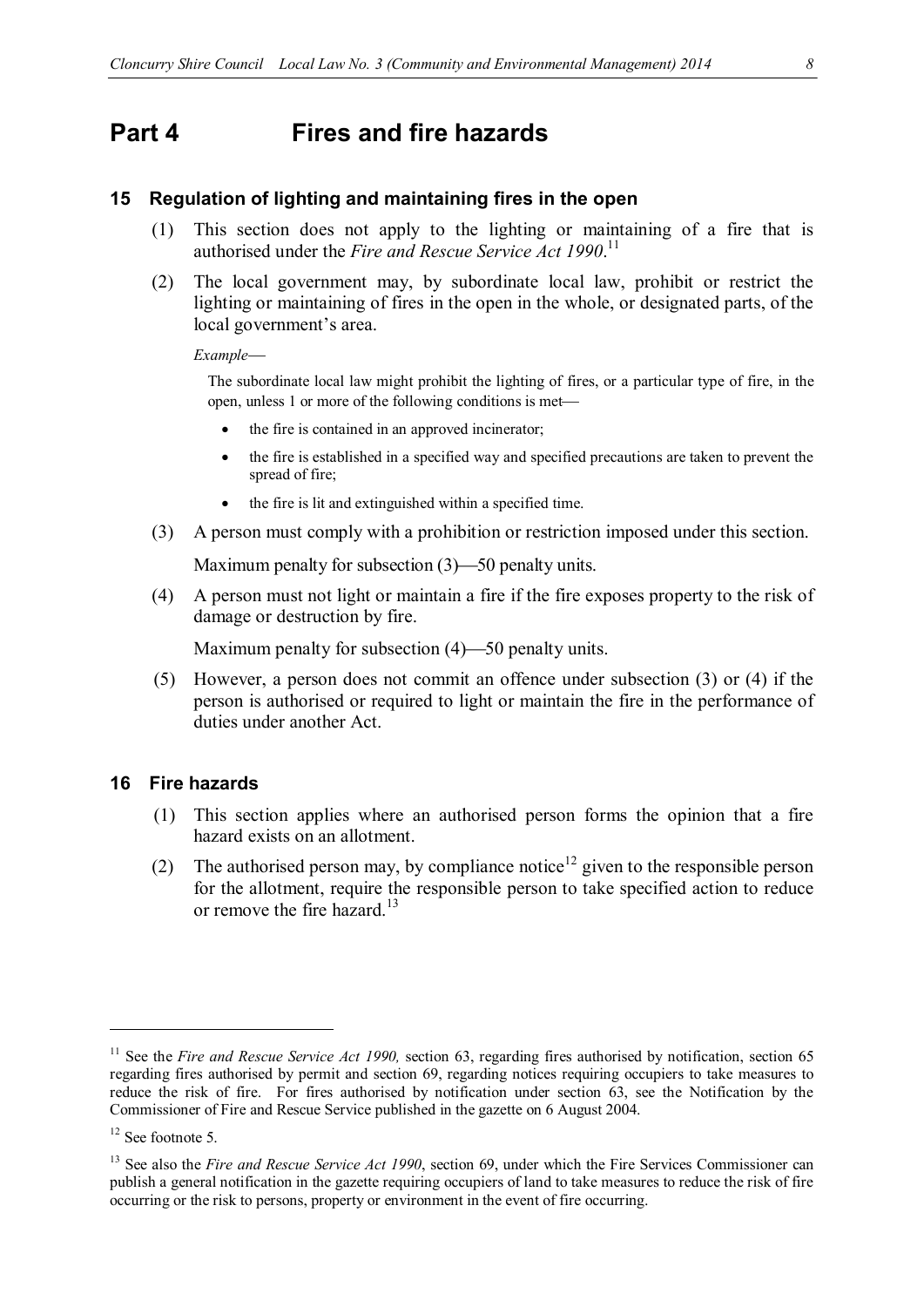(3) In this section—

#### *fire hazard* means*—*

- (a) anything that, because of its flammable nature, its position or its quantity, exposes property to significant risk of damage or destruction by fire; or
- (b) a thing that is declared to be a fire hazard under a subordinate local law for this paragraph.

*Examples of fire hazards for paragraph (a)*

- Live cinders or hot ash that is not enclosed in a fireplace so constructed as to prevent the escape of cinders or ash.
- A substantial accumulation of grass clippings that is liable to spontaneous combustion.
- Dry vegetation that could be easily ignited or other flammable materials.

# **Part 5 Community safety hazards**

#### **17 What is a community safety hazard**

#### A *community safety hazard* is*—*

- (a) a fence or structure on land that, because of its nature or its position, poses a significant risk of causing injury to a person or damage to property; or
- (b) objects or materials on land that are likely to become airborne in periods of high wind in a way that poses a significant risk of causing injury to a person or damage to property; or
- (c) a thing that is declared to be a community safety hazard under a subordinate local law for this paragraph.

*Examples of a fence or structure that may be a community safety hazard for paragraph (a)*

- Barbed wire fencing adjoining a public park or reserve or located in an urban area.
- Electric fences adjoining public land.
- An unfenced dam adjacent to a public park or reserve.

#### **18 Power to enter property to inspect for community safety hazards**

- (1) This section applies if an authorised person wants to enter a property to inspect it to identify any community safety hazards.
- (2) After giving reasonable written notice to the owner and the occupier of the property, the authorised person may—
	- (a) enter the property without the permission of the occupier; and
	- (b) take reasonable action to inspect the property for community safety hazards.
- (3) However, the authorised person—
	- (a) must, as soon as the authorised person enters the property, inform any occupier of the property—
		- (i) of the reason for entering the property; and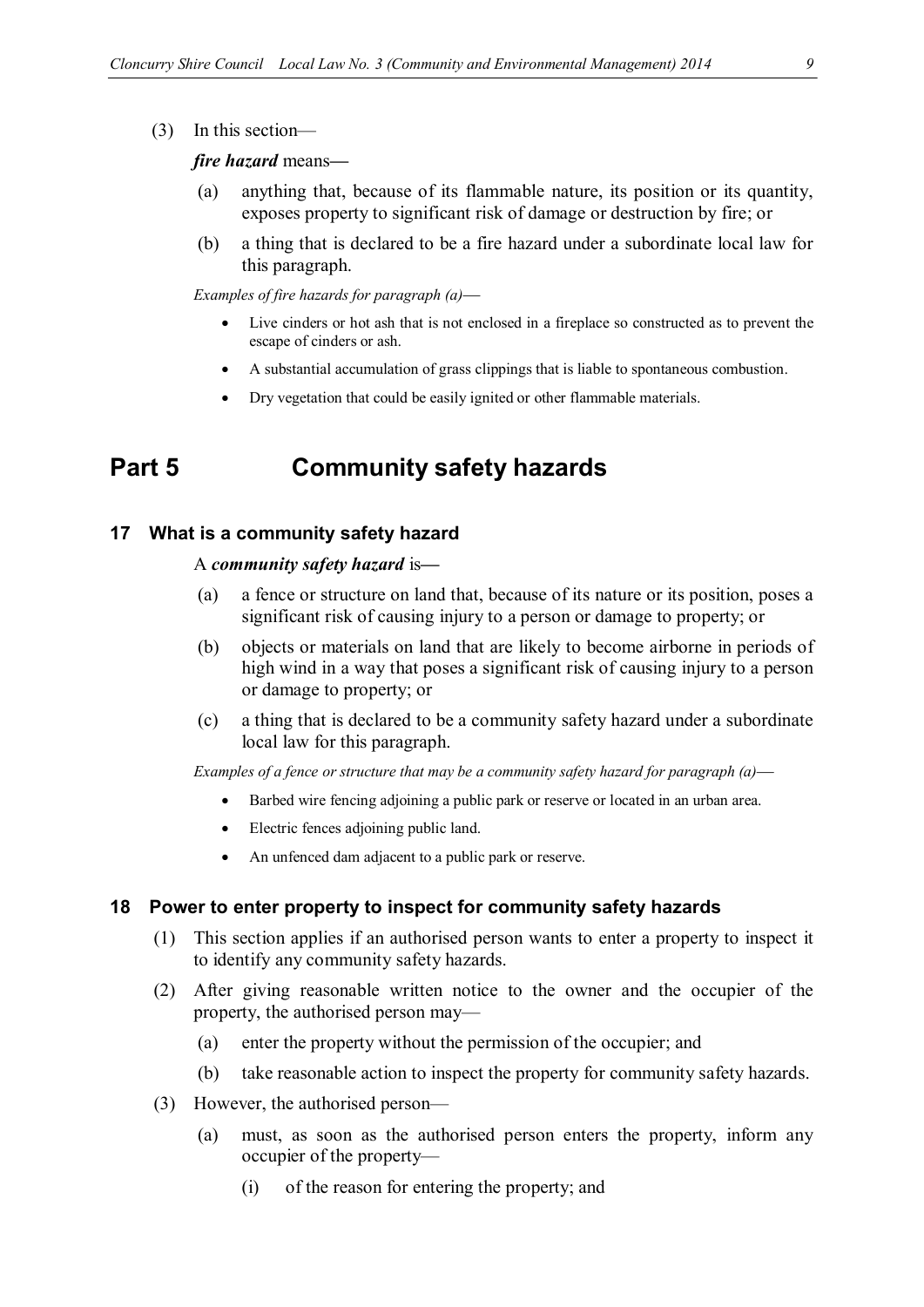- (ii) that the authorised person is authorised under this local law to enter the property, excluding a home on the property, without the permission of the occupier; and
- (b) may enter a home that is on the property only with the permission of the occupier of the relevant part of the property.
- (4) If the occupier gives permission under subsection (3)(b), the authorised person may ask the occupier to sign a document that confirms that the occupier has given permission.

#### **19 Removal or reduction of community safety hazards**

- (1) This section applies where an authorised person forms the opinion that a community safety hazard exists on an allotment.
- (2) The authorised person may, by compliance notice<sup>14</sup> given to the responsible person for the allotment, require the responsible person to take specified action in relation to the community safety hazard to*—*
	- (a) remove the hazard; or
	- (b) reduce the level of risk to persons or property.

*Example of specified action that might be required under paragraph (b) to reduce the risk to the community from a community safety hazard*

Securing objects or materials that may become airborne in periods of high wind.

#### **20 Prescribed requirements**

(1) The local government may, by subordinate local law, prescribe requirements that must be met by responsible persons relating to specified types of community safety hazards located on the owner's land.

*Example of prescribed requirements*

- A requirement to place signs on electric fences or barbed wire fences adjoining public land to warn persons of the risk of injury.
- A requirement to install and maintain an electric fence in accordance with appropriate standards.
- (2) A responsible person must comply with requirements prescribed under this section.

Maximum penalty for subsection  $(2)$ —50 penalty units.

<sup>&</sup>lt;sup>14</sup> See footnote 5.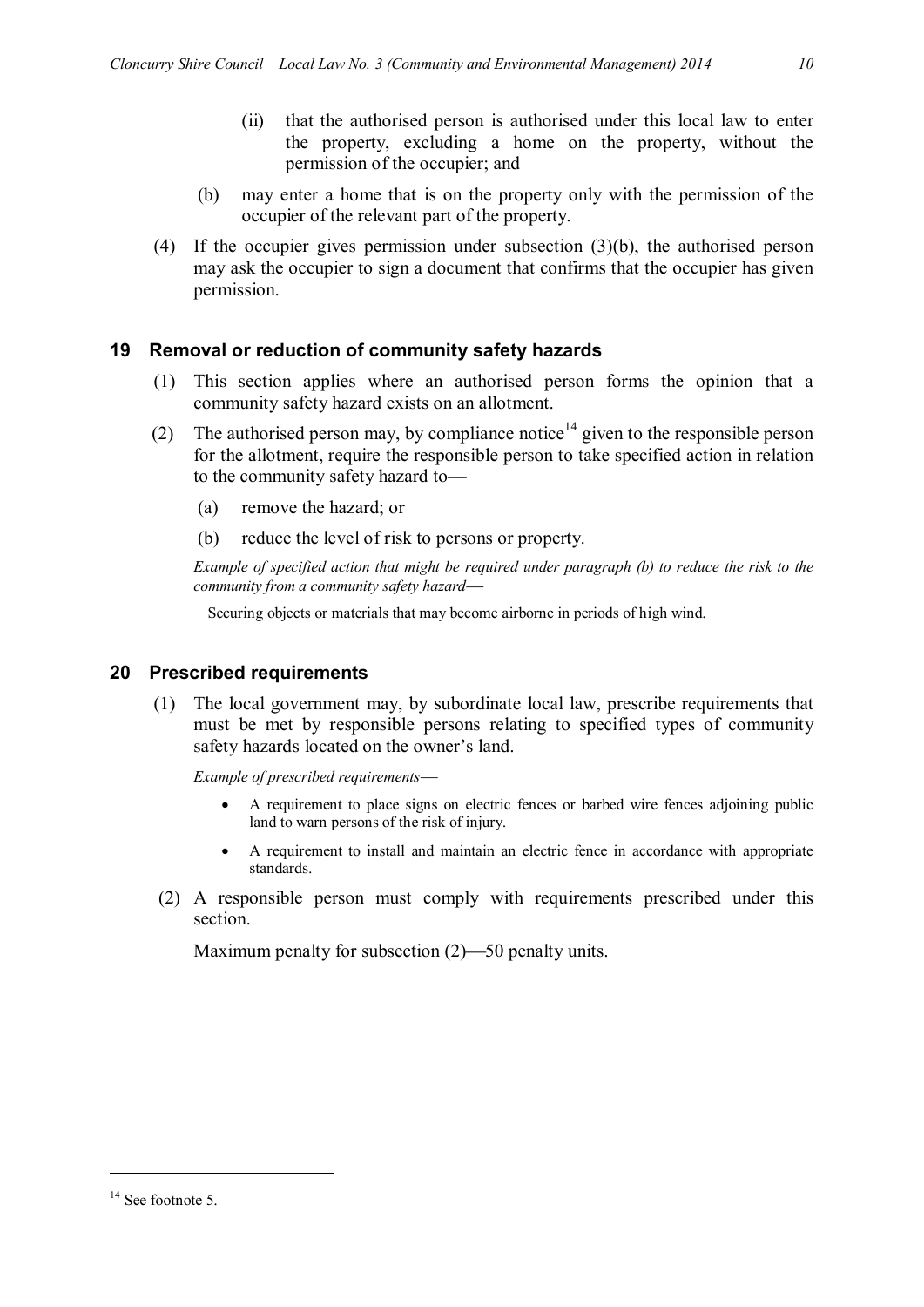## **Part 6 Noise standards**

#### **21 Prescribed noise standards**

- (1) This section applies if the local government is the administering authority for the *Environmental Protection Act 1994*, chapter 8, part 3B. 15
- (2) The local government may, by subordinate local law, prescribe a noise standard in the whole, or designated parts, of the local government's area by—
	- (a) prohibiting the making of a stated noise (for example, by reference to the activity making the noise and the time at which the noise is made);  $^{16}$  and
	- (b) stating the section, in the *Environmental Protection Act 1994,* chapter 8, part 3B, division 3, for which the subordinate local law provision is prescribing a noise standard.<sup>17</sup>

### **Part 7 Miscellaneous**

#### **22 Repeal**

This local law repeals—

Cloncurry Shire Council Local Law No. 6 (Overgrown and Unsightly Allotments) 2009

#### **23 Subordinate local laws**

The local government may make subordinate local laws about—

- (a) declaring animals or plants of specified species to be local pests;  $^{18}$  or
- (b) lighting and maintaining of fires in the open;<sup>19</sup> or
- (c) fire hazards; $^{20}$  or
- (d) community safety hazards; $^{21}$  or

- $19$  See section 15(2).
- $20$  See section 16(3)(b).
- $21$  See section 17(c).

<sup>&</sup>lt;sup>15</sup> See the *Environmental Protection Act 1994*, section 514, for the making of a regulation to devolve the administration and enforcement of parts of the Act to local governments as the administering authority. The *Environmental Protection Regulation 2008*, section 99, devolves the administration and enforcement of noise standards to local governments. Section 109 of the Regulation declares local government authorised persons to be authorised persons under the *Environmental Protection Act 1994*, section 445(1)(c). Chapter 9 of that Act provides for the investigation and enforcement powers of authorised persons.

<sup>16</sup> See, however, *Local Law No.1 (Administration) 2014*, section 10(4)(a), regarding conditions of approvals that may authorise an act or omission that contravenes a noise standard.

 $17$  Section 440O(3) provides that a local law that prescribes a noise standard replaces the nominated default noise standard in the *Environmental Protection Act 1994,* chapter 8, part 3B, division 3.

 $18$  See section 6(1).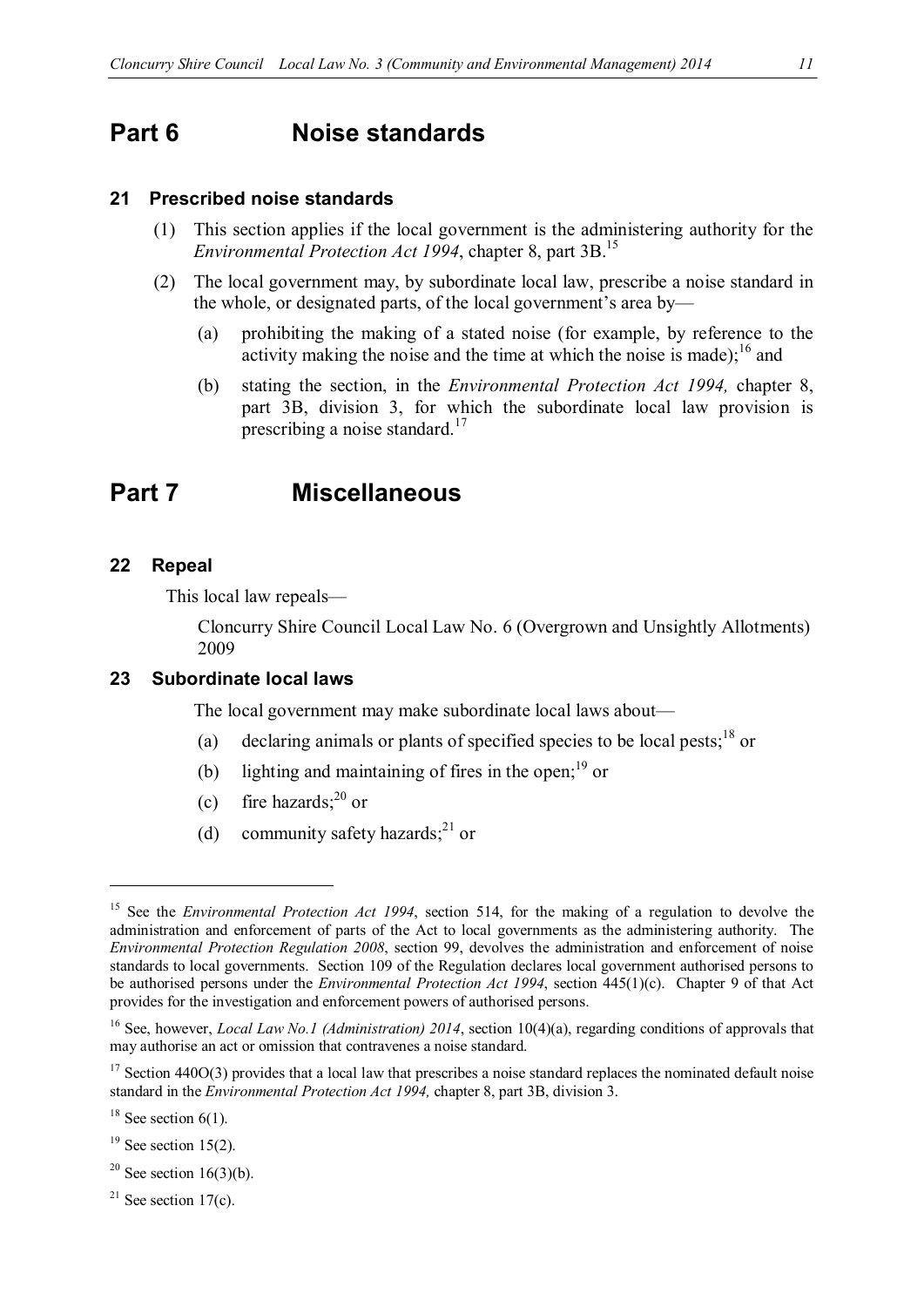- (e) prescribed requirements relating to community safety hazards; $^{22}$  or
- (f) prescribed noise standards for the *Environmental Protection Act 1994*. 23

<sup>&</sup>lt;sup>22</sup> See section 20(1).

<sup>&</sup>lt;sup>23</sup> See section 21(2).